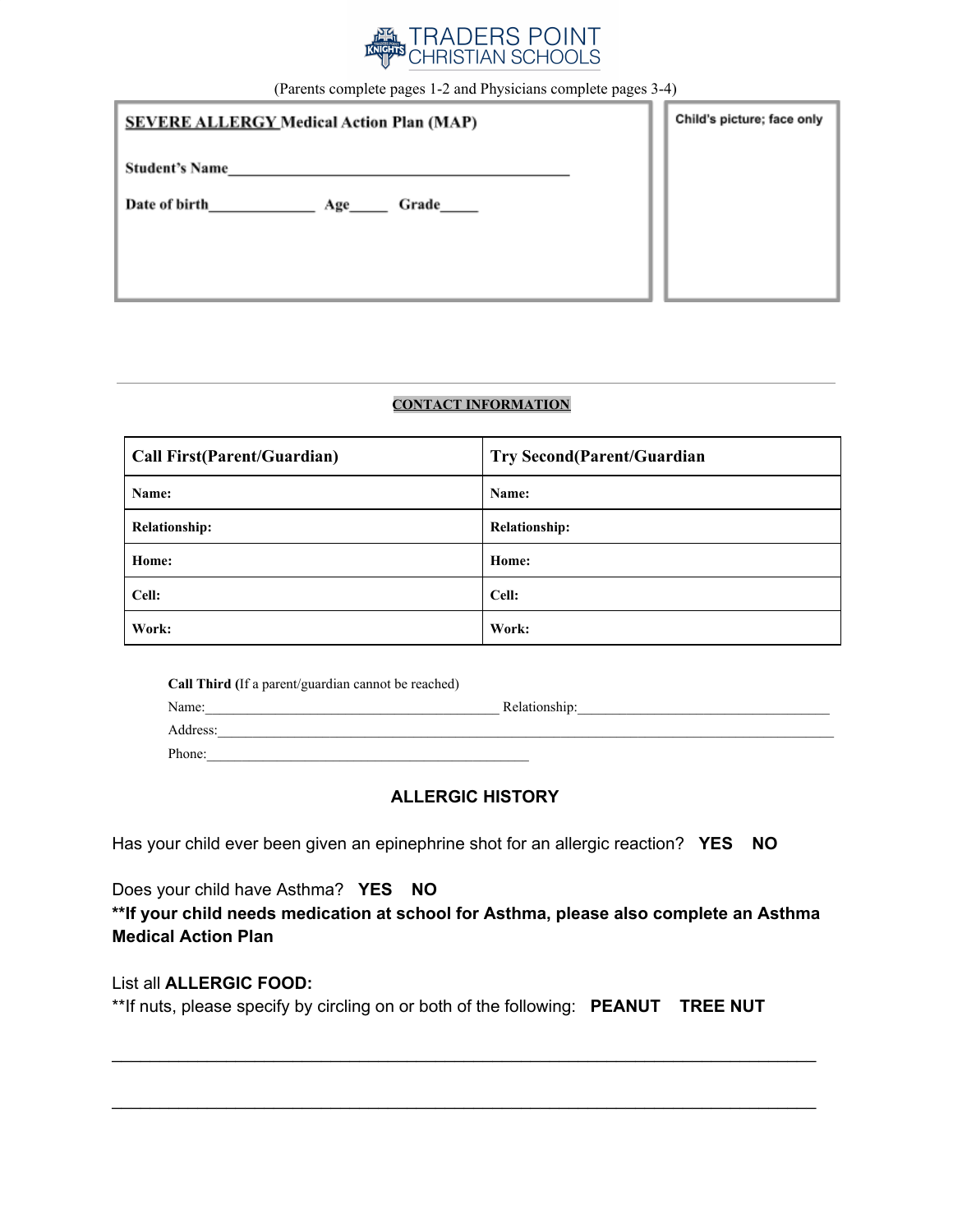I request that my child sit at a no nut, food allergy friendly table for meals. **YES NO**

List all **SEVERE ALLERGIES** (such as insects, latex, medications):

List of other foods that should be avoided, but are not a risk for a severe allergic reaction:

\_\_\_\_\_\_\_\_\_\_\_\_\_\_\_\_\_\_\_\_\_\_\_\_\_\_\_\_\_\_\_\_\_\_\_\_\_\_\_\_\_\_\_\_\_\_\_\_\_\_\_\_\_\_\_\_\_\_\_\_\_\_\_\_\_\_\_\_\_\_\_\_\_

\_\_\_\_\_\_\_\_\_\_\_\_\_\_\_\_\_\_\_\_\_\_\_\_\_\_\_\_\_\_\_\_\_\_\_\_\_\_\_\_\_\_\_\_\_\_\_\_\_\_\_\_\_\_\_\_\_\_\_\_\_\_\_\_\_\_\_\_\_\_\_\_\_

\_\_\_\_\_\_\_\_\_\_\_\_\_\_\_\_\_\_\_\_\_\_\_\_\_\_\_\_\_\_\_\_\_\_\_\_\_\_\_\_\_\_\_\_\_\_\_\_\_\_\_\_\_\_\_\_\_\_\_\_\_\_\_\_\_\_\_\_\_\_\_\_\_

\_\_\_\_\_\_\_\_\_\_\_\_\_\_\_\_\_\_\_\_\_\_\_\_\_\_\_\_\_\_\_\_\_\_\_\_\_\_\_\_\_\_\_\_\_\_\_\_\_\_\_\_\_\_\_\_\_\_\_\_\_\_\_\_\_\_\_\_\_\_\_\_\_

If my child is to self-carry epinephrine, I will still supply the school with a back-up. **YES NO**

**I agree to have the information in this medical action plan shared with staff needing to know. I understand that my child's name may appear on a list with other students having severe allergy to better identify needs. I give permission for trained staff to give the medication(s) as ordered by the Physician for allergic reactions and to contact the Physician for clarifications of orders, if needed.**

**Parent/Guardian (Printed Name):\_\_\_\_\_\_\_\_\_\_\_\_\_\_\_\_\_\_\_\_\_\_\_\_\_\_\_\_\_\_\_\_\_\_\_\_\_\_\_\_\_\_\_\_\_\_\_\_\_\_\_\_\_\_\_\_\_\_\_\_\_\_**

**Date:\_\_\_\_\_\_\_\_\_\_\_\_\_\_\_\_\_\_\_\_\_\_\_\_\_\_\_\_\_**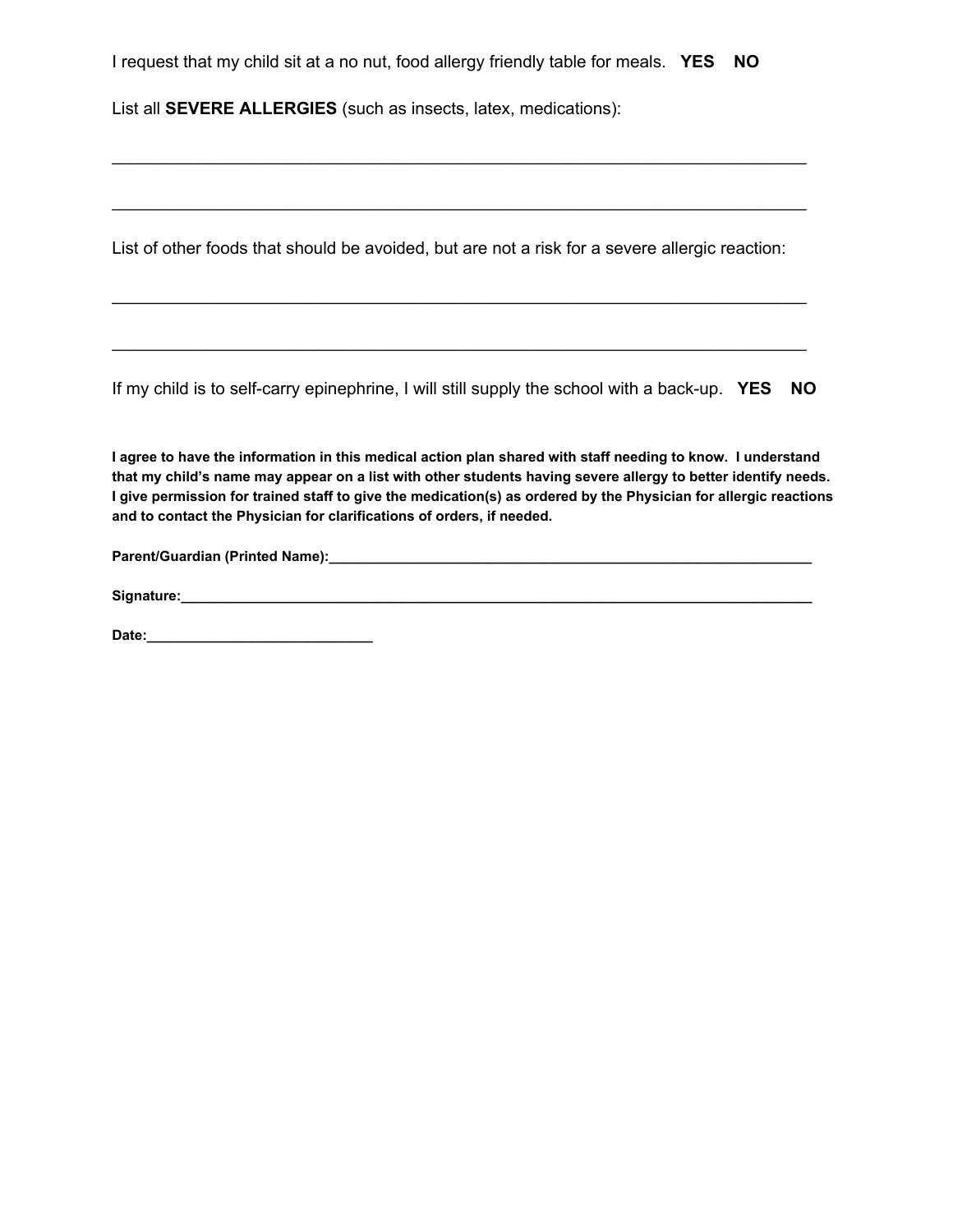- □ If checked, **give epinephrine immediately for ANY symptoms if the allergen was likely eaten.**
- □ If checked, **give epinephrine immediately if the allergen was definitely eaten, even if no symptoms are noted**.

## **Any SEVERE SYMPTOMS after suspected or known ingestion:**

| 1. Inject Epinephrine Immediately<br>3. Begin monitoring (See "Monitoring" box below)<br>4. Give additional medication*<br>-Antihistamine<br>*Antihistamines & inhalers are not to be depended upon to<br><b>USE</b><br>(anaphylaxis).<br>reaction<br>severe<br><b>EPINEPHRINE</b> |
|------------------------------------------------------------------------------------------------------------------------------------------------------------------------------------------------------------------------------------------------------------------------------------|
|                                                                                                                                                                                                                                                                                    |

### **MILD SYMPTOMS ONLY:**

#### **Reaction:**

MOUTH: Itchy mouth SKIN: A few hives around mouth/face, mild itch GUT: Mild nausea/discomfort

#### **Response:**

- 1. Give Antihistamine
- 2. Stay with student; Call parent/quardian
- 3. If symptoms progress: USE EPINEPHRINE (above)
- 4. Begin monitoring (See below)

#### Monitoring

Stay with student; call 911 and parent/guardian. Tell rescue squad epinephrine was given. Note time epinephrine was given. A second dose of epinephrine can be given 5 minutes or more after the first if symptoms persist or recur. For severe reaction, consider keeping student lying on back with legs raised. Keep head to side if vomiting. Treat student even if parents cannot be reached.

**See Auto-Injector Directions Posted with Action Plans and in the Medication Storage Area. Directions for use are also** printed on the medication. Check expiration date **when Auto-injector is brought to school.** 

For Office Use: Epinephrine will expire this school year **YES NO** For Office Use: Location(s) of auto-injector (epinephrine) in the school